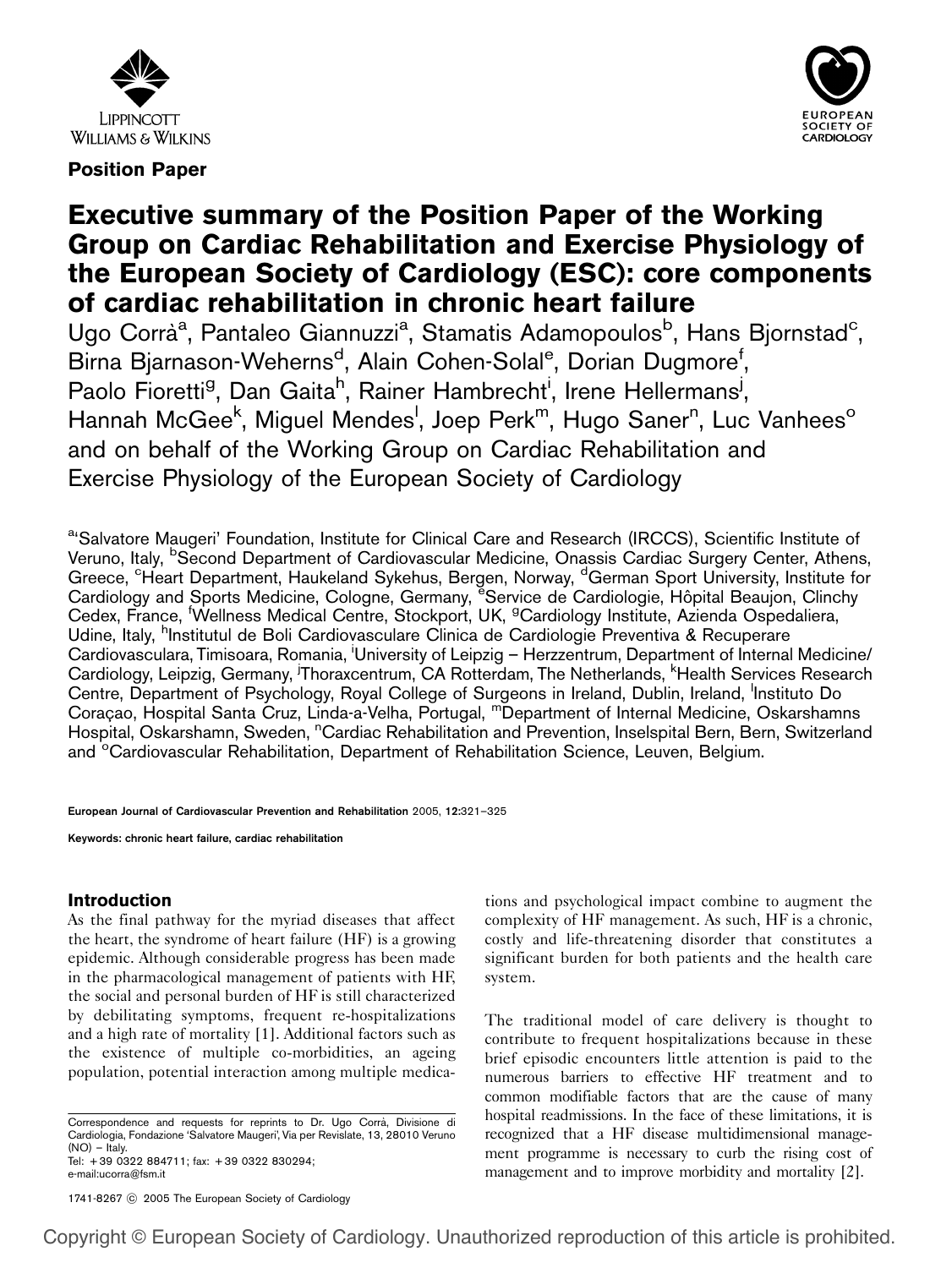Cardiac rehabilitation is the ideal comprehensive structured disease intervention since it best addresses the complex interplay of medical, psychological and behavioural factors facing chronic HF patients and carers [3]. It is a coordinated multidimensional intervention designed to stabilize or slow disease progression, alleviate symptoms, improve exercise tolerance and enhance quality of life, thereby reducing morbidity and mortality. Core components of cardiac rehabilitation include baseline clinical assessment and risk stratification, optimal pharmacological therapy, management of HF-related diseases, non-pharmacological therapy in the form of an integrated management system with a continuing programme of physical activity, exercise training, counselling and education, and psychological support.

Despite the virtues of cardiac rehabilitation, only a small percentage of eligible HF patients ever get referred, due to barriers such as lack of physician and patient-family awareness of its benefits, and logistical or financial constraints. As such, HF is an example of a patient population that challenges cardiac rehabilitation with the need to employ active strategies to disseminate and implement appropriate standards of care.

To address this challenge, in January 2003, the Working Group on Cardiac Rehabilitation and Exercise Physiology of the European Society of Cardiology decided to promote a comprehensive framework for reviewing and describing the core components of cardiac rehabilitation in chronic HF. In this summary article, salient features of the position paper on core components of cardiac rehabilitation in chronic HF are provided.

## **Objectives**

The aims of the Position Paper by the Working Group on Cardiac Rehabilitation and Exercise Physiology of the European Society of Cardiology are:

(1) To provide advice for all health care practitioners dealing with chronic HF patients in the definition and development of cardiac rehabilitation programmes.

(2) To describe the core components of a cardiac rehabilitation programme for patients with chronic HF.

(3) To define a flexible multifactorial integrated management approach to ensure a continuum of care through an efficient organized link between hospital and community with programmed referral procedures and controls.

(4) To broaden the indication for cardiac rehabilitation extending candidacy to all HF patients including those at high risk or most vulnerable, such as the elderly, patients with an implantable cardioverter defibrillator (ICD) or

#### Table 1 Core components of cardiac rehabilitation in chronic heart failure (HF)

- $\bullet$  Baseline clinical assessment and risk stratification
- $\bullet$  Treatment of HF causative factors (hypertension, coronary artery disease, atrial fibrillation and valvular heart disease) and correction of precipitating causes (non-compliance with drugs, use of non-steroid anti-inflammatory drugs and cyclooxygenase-2 inhibitors, nasal decongestants, infections, pulmonary emboli, dietary indiscretion, inactivity, hyperthyroidism)
- $\bullet$  Optimal pharmacological therapy in line with national and international guidelines
- $\bullet$  Management of HF-related diseases and competing comorbidities
- $\bullet$  Implementation of a continuing program of physical activity and exercise training
- Counselling and education: lifestyle, dietary recommendations, sexual difficulties and coping strategies, medications, self-monitoring, prognosis
- $\bullet$  Psychological support
- $\bullet$  Planning of a continuum of care through an efficient organized link between hospital and community

left ventricular assist devices, or heart transplantation recipients.

## Core components

The members of the Working Group on Cardiac Rehabilitation and Exercise Physiology of the European Society of Cardiology (ESC) recommended the need for a comprehensive strategy for HF patients in the cardiac rehabilitation setting, targeting the following components (Table 1).

## First component: clinical assessment of patients with established heart failure

The 2001 American College of Cardiology/American Heart Association (ACC/AHA) Guidelines present a new classification of HF into four stages, from A (high risk for development of HF) to D (advanced HF) [4]. In contrast with the New York Functional Class (NYHA) classification, the evolution from stage A to stage D in the individual patient has no reverse path. The new classification based on clinical (symptoms) and laboratory presentation (left ventricular remodelling) underscores the progressive nature of HF and the fundamental preventive role of treatment strategies directed at reducing morbidity and mortality [5]. Careful history, physical examination, cardiac imaging and a new biochemical assay describing fluid status, functional capacity and cardiac rhythm should be performed for the accurate assessment of HF severity. Identification of factors contributing to worsening condition (arrhythmias, infection), comorbidities and chronic HF-related diseases can influence management strategies [6–8].

## Second component: identification and management of chronic HF-related disease

As the disease progresses and the HF population ages, medications directed at the underlying pathophysiology of HF may not completely relieve symptoms. Specific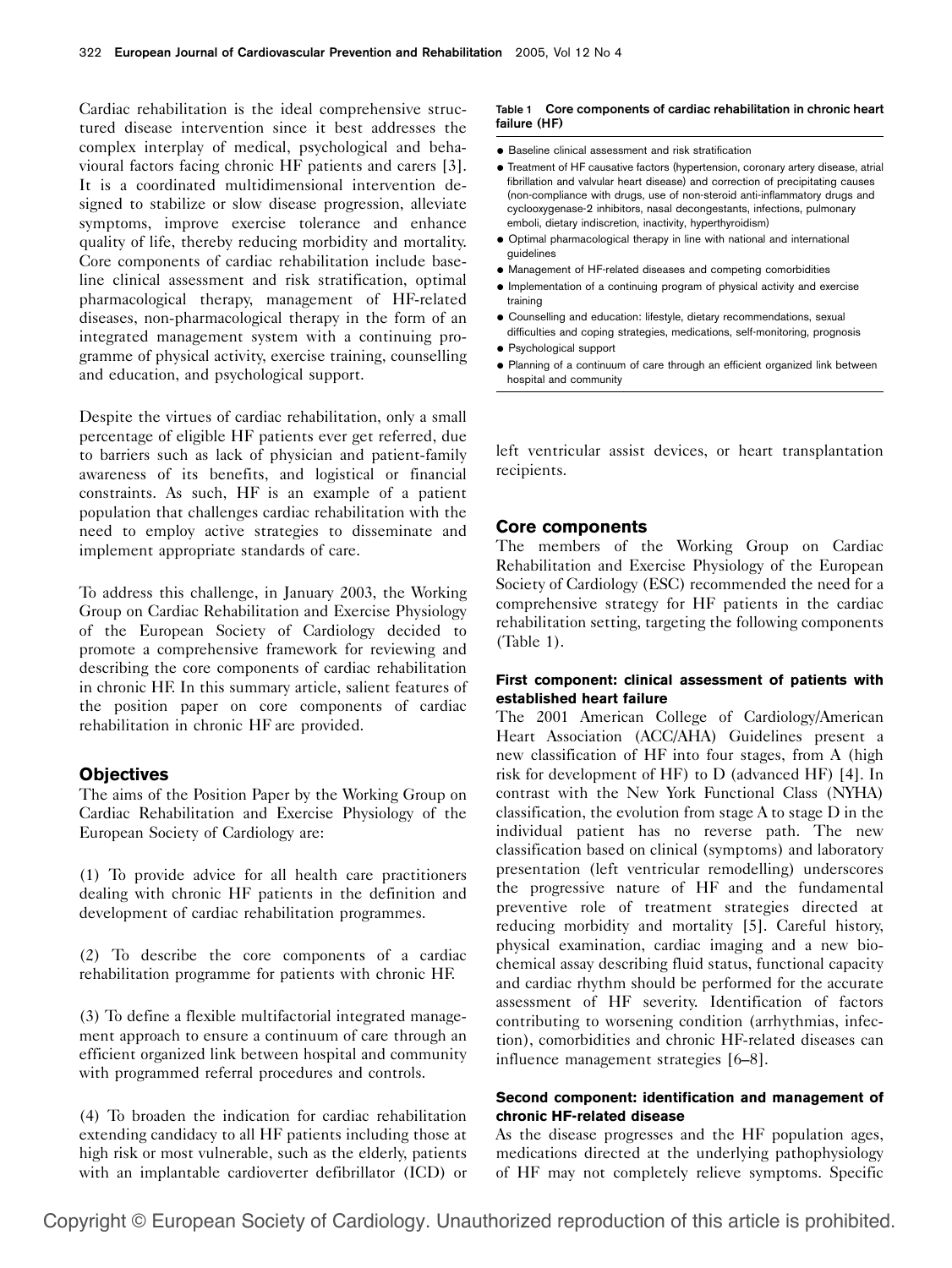treatments of HF-related disease (and co-morbidities) directed toward comfort are needed alongside medical management. Moreover, coexisting conditions are responsible for 40% of preventable short-term hospital readmissions.

Several chronic HF-related conditions (and co-morbidities), including depression, anaemia, renal insufficiency, cachexia, atrial fibrillation and sleep disorders [9–15], have been commonly observed in patients not enrolled in clinical trials. To guide disease management – in the new collaborative perspective – a more comprehensive assessment of precipitating factors and HF-related disease needs to be performed. Identification of factors that adversely affect quality of life or survival in HF may not only aid in better defining prognosis but also provide new opportunities for novel therapeutic strategies [16,17].

## Third component: pharmacological approach

A pharmacological approach based on evidence and guideline recommendations is fundamental in the management strategy of chronic HF. Current HF treatment includes agents that prolong life, alleviate symptoms and reduce hospital admissions. Moreover, the treatment of HF causative factors, including hypertension, coronary artery disease and dyslipidaemia increases the number of pharmacological agents that are necessary for many HF patients. The simultaneous presence of competing comorbidities further complicates the pharmacological management scenario. The ever-increasing complexity of polypharmacotherapy is daunting, causing these therapies not to be used, especially by practitioners who lack the time and expertise to pursue the kind of 'micromanagement' required with complex regimens. Although little evidence is available to guide polypharmacotherapy, collaborative disease management programmes that include a careful review of medications can provide an empirical tool that is a valid option for chronic HF with multiple comorbidities and polypharmacy [18].

#### Fourth component: non-pharmacological approach

Personal education and support of patient and carers is imperative [19]. A complete and continuous education programme for treating chronic HF patients, including information on causes of disease, drug regimen, dietary restrictions, physical and work activities, lifestyle changes and measures of self-control, will equip patients (and their carers) to play a more active role in management [20]. Understanding the information needs of patients and carers is vital, and good communication between healthcare professionals and patients/carers is essential. The content, style and timing of information should be tailored to the needs of individual patients, and cognitive ability should be assessed when imparting information [21]. Education should be delivered while the patient is in hospital and reinforced following discharge [22–24].

#### Fifth component: exercise training

Authoritative sources [25,26] have established that individually tailored exercise training is well tolerated and produces positive adaptations in HF patients. Exercise training benefits have been reported in skeletal muscles, respiratory and cardiovascular systems and in their physiological responses to exercise. In the last 25 years, the applicability and efficacy of exercise training and a long list of impressive physiological gains achieved have been substantiated in thousands of selected stable chronic HF patients, overwhelmingly advocating that exercise training can be a highly cost-effective resource in chronic HF. According to the Working Group on Cardiac Rehabilitation & Exercise Physiology and the Working Group on Heart Failure of the European Society of Cardiology [25] and the American Heart Association Committee on Exercise, Rehabilitation, and Prevention [26] recommendations, exercise training should be prescribed to all stable chronic HF patients as a component of the multifactorial cardiac rehabilitation programme. After careful clinical, functional and risk stratification, and evidence-based medical therapy, exercise training programmes should be individualized for each patient, starting at a lower training intensity and for shorter session times for more debilitated patients. If facilities are available, resistance training may be incorporated as part of the overall exercise programme [27].

## Sixth component: psychological support

Given the high morbidity and mortality associated with HF, it is not surprising that patients typically report psychological distress, reduced social functioning and diminished quality of life [10]. Nevertheless, until recently, the psychological correlates of HF have been somewhat neglected. Studies that address depression, anxiety, social support and coping style are beginning to emerge, documenting that either medications or cognitive behaviour therapy may bring improvements to the individual's quality of life, reduce the number of hospital admissions, and even lower mortality rate. Cardiac rehabilitation programmes offer an attractive conduit through which HF patients may be identified for incipient signs or symptoms of affective disease, allowing for initiation of potential specific interventions if indicated. Cardiac rehabilitation strategies appears to be cost-effective, decreasing psychological distress, improving coping skills and reducing some biological risk factors, such as social isolation and tobacco use.

## Organizational aspects of cardiac rehabilitation in chronic HF

Cardiac rehabilitation is characterized by a continuum of services that spans inpatient and outpatient rehabilitation (Table 2). Inpatient rehabilitation should begin as soon as possible after hospital admission: every eligible HF patient should receive appropriate strategies for optimal

Copyright © European Society of Cardiology. Unauthorized reproduction of this article is prohibited.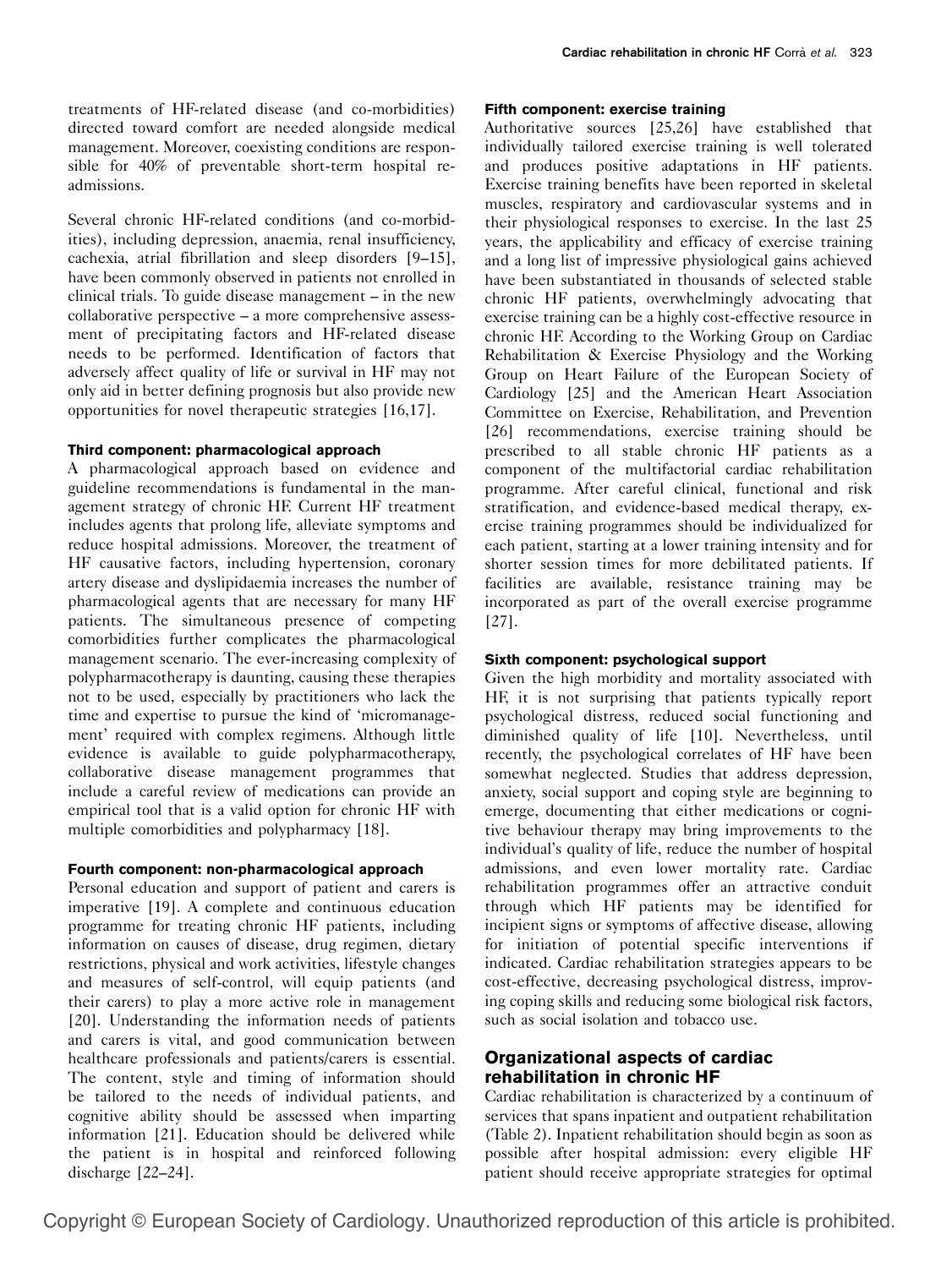therapy and have access to an individualized programme and, where possible, group education, according to clinical assessment and risk stratification. Education should be interactive with full participation of patient/ carers: each intervention should be explained and the early mobilization programme should vary according to individual needs and hospital protocols. Progression of mobilization should be developed according to the patient's clinical condition, functional capacity, age, comorbidity with careful medical review and supervision. Education, reassurance and support, and mobilization should be part of routine daily care for every HF inpatient.

As the length of stay for acute HF and procedures continues to decrease, patient and family attendance in outpatient cardiac rehabilitation programmes assumes even greater importance. Structured outpatient cardiac rehabilitation, either residential or ambulatory, is crucial for the development of a life-long approach to prevention. Attendance should start soon after discharge from the hospital, ideally within the first few days. Different HF management programmes have been illustrated, and their content and the effectiveness of interventions vary widely [28,29]. Outpatient cardiac rehabilitation may be provided in a range of settings, such as HF clinics, non-clinic settings (community health centres and general medical practices), or a combination of these [28]. Outpatient cardiac rehabilitation may also be provided on an individual basis at home, in a structured combination of home visits, telephone support (early telephone followup and continued telephone availability), telemedicine or specially developed self-education materials [28]. The main elements of outpatient cardiac rehabilitation include assessment, review and follow up, low or moderate intensity physical activity, exercise training, education, discussion and counselling.

Table 2 Continuum of cardiac rehabilitation services

Although a variety of disease management strategies with appropriate discharge planning and post-discharge support can, in the hands of experienced healthcare professionals, work in high-risk HF patients, patient education to enhance self-care, follow-up monitoring by specially trained staff, and access to specialized HF clinics seem the most effective approaches [28]. The need for a continuum of care is clear and the programme of self-care and prevention of lapses, recurrences and readmissions should be life-long. Evaluation of ongoing cardiac rehabilitation programme objectives on a regular basis is a key to success.

The recommended model for cardiac rehabilitation is delivered by a multidisciplinary team: team members have different backgrounds and training and therefore different areas of expertise. A designated programme coordinator is essential to ensure efficient running of the rehabilitation programme. The programme and medical director should be a cardiologist with good organizational, management and interpersonal skills.

## Final remarks

Despite major advances in heart failure therapy, it is clear that medications alone are not the answer to the HF epidemic. Once the HF patient population has been characterized, it is important to ensure that all patients receive the proven level of effective care. Standards of treatment have been well delineated in the guidelines [4]. After the initial period of intervention, HF patients need continuous long-term support outside the hospital environment. Therefore, it is mandatory to promote and implement individualized discharge planning, therapeutic re-evaluation and continued patient education.

Cardiac rehabilitation is the ideal comprehensive flexible structured disease intervention: core components of

| Phases                                          | Main elements                                                                                                                                                                                                                                                                                                                                                                                                                                                                                                                                                                                                                                                  |
|-------------------------------------------------|----------------------------------------------------------------------------------------------------------------------------------------------------------------------------------------------------------------------------------------------------------------------------------------------------------------------------------------------------------------------------------------------------------------------------------------------------------------------------------------------------------------------------------------------------------------------------------------------------------------------------------------------------------------|
| Inpatient cardiac rehabilitation                | 1. Assessment and risk screening<br>2. Optimization of pharmacological therapy<br>3. Identification and treatment of HF causative factors<br>4. Management of HF-related diseases and competing comorbidities<br>5. Mobilization and initiation of individualized activity program<br>6. Assessment of psychological issues<br>7. Development of an action plan by patient and carers to ensure early response to symptoms<br>(problem recognition)<br>8. Development of identification and modification of risk factors (patients and carer education)                                                                                                        |
| Outpatient cardiac rehabilitation               | 9. Discharge planning (referral to outpatient rehabilitation)<br>1. Individual assessment and regular review, with attention to physical, psychological and social parameters<br>2. Referral to HF specialist, if required<br>3. Supervised group or individual training<br>4. Resistance training as appropriate<br>5. Instruction on self-monitoring during physical activity and regular review of physical activity program<br>6. Support skill development to enable behaviour change and maintenance<br>7. Management of psychological issues (depression), emotions, sleep disorders<br>8. Self-management issues (management of symptoms, medications) |
| Continued care (disease progression prevention) | Home visits, telephone contacts, clinic/cardiologist/physician regular review, medications/weight checks,<br>maintenance of understanding and physical activity, family support                                                                                                                                                                                                                                                                                                                                                                                                                                                                                |

HF, heart failure.

Copyright © European Society of Cardiology. Unauthorized reproduction of this article is prohibited.